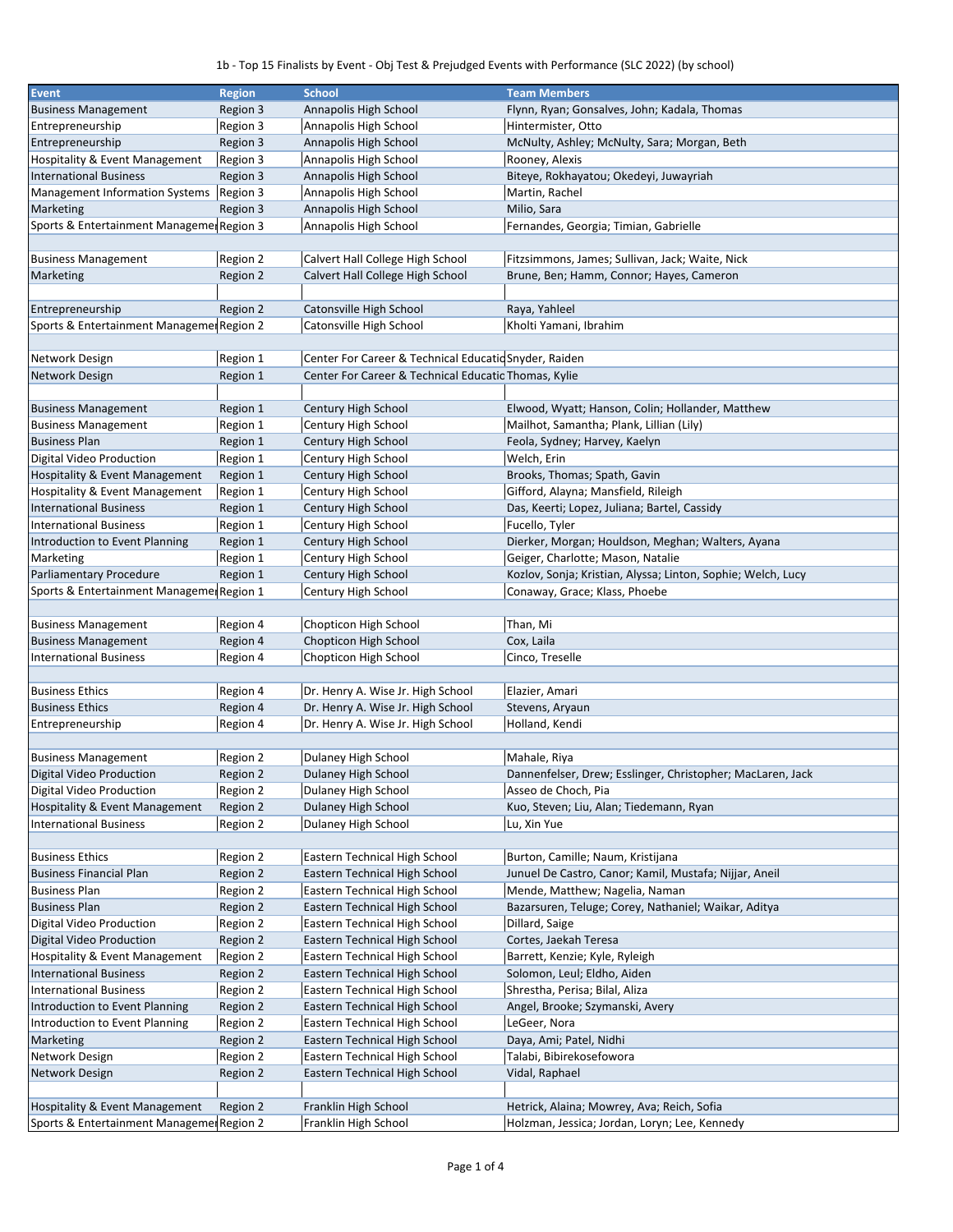## 1b - Top 15 Finalists by Event - Obj Test & Prejudged Events with Performance (SLC 2022) (by school)

| <b>Event</b>                                                    | <b>Region</b>        | <b>School</b>                                      | <b>Team Members</b>                                                        |
|-----------------------------------------------------------------|----------------------|----------------------------------------------------|----------------------------------------------------------------------------|
|                                                                 |                      |                                                    |                                                                            |
| <b>Business Ethics</b>                                          | Region 5             | Glenelg High School                                | Chalasani, Preethi; Silver, Caitlin                                        |
| <b>Business Management</b>                                      | Region 5             | Glenelg High School                                | Sharma, Gaurav                                                             |
| Entrepreneurship                                                | Region 5             | Glenelg High School                                | Klopp, Jason; Wilcom, James                                                |
| Hospitality & Event Management                                  | Region 5             | Glenelg High School                                | Gaddam, Rukmini; Haider, Maryam; Lessing, Nadia                            |
| Entrepreneurship                                                | Region 2             | Hereford High School                               | Ackerman, Jordan; VanDorpe, Xander; Venn, John                             |
| Marketing                                                       | Region 2             | Hereford High School                               | Jacobs, Zachariah; Lehnert, Emerson                                        |
| Marketing                                                       | Region 2             | Hereford High School                               | Arumugam, Harshini; Perez, Emma                                            |
|                                                                 |                      |                                                    |                                                                            |
| <b>Business Management</b><br>Digital Video Production          | Region 4             | Huntingtown High School<br>Huntingtown High School | Chapman, Cole; Guttadauro, Lorenzo; Novak, Nick<br>Arias, Christian        |
| Introduction to Event Planning                                  | Region 4             | Huntingtown High School                            | Sharpe, Abigail                                                            |
|                                                                 | Region 4             |                                                    |                                                                            |
| Entrepreneurship                                                | Region 3             | James M. Bennett High School                       | Shaju, Sheon; Wilson, Lawrence                                             |
| Entrepreneurship                                                | Region 4             | Largo High School                                  | Wanyou, Atira                                                              |
|                                                                 |                      |                                                    |                                                                            |
| Hospitality & Event Management                                  | Region 1             | Manchester Valley High School                      | Filipowicz, Kayli                                                          |
| <b>International Business</b>                                   | Region 1             | Manchester Valley High School                      | Prudnikova, Sofia                                                          |
| Introduction to Event Planning                                  | Region 1             | Manchester Valley High School                      | Chaney, Erin; Simpson, Abby                                                |
| Sports & Entertainment Managemer Region 1                       |                      | Manchester Valley High School                      | Cuchna, Nicholas; Woodley, Timothy                                         |
| Sports & Entertainment Managemer Region 1                       |                      | Manchester Valley High School                      | Brady, Kayla; McCoy, Sofia                                                 |
| <b>Business Financial Plan</b>                                  | Region 5             | Marriotts Ridge High School                        | Buechler-Neimeyer, Colin; Lee, Sangmin                                     |
| <b>Business Financial Plan</b>                                  | Region 5             | Marriotts Ridge High School                        |                                                                            |
| <b>Business Plan</b>                                            | Region 5             | Marriotts Ridge High School                        | Das, Sanjna<br>Rajan, Pranav; Wu, Zachary                                  |
| <b>International Business</b>                                   | Region 5             | Marriotts Ridge High School                        | Seralathan, Kavin; Velmuri, Abihith; Zhang, Didi                           |
| <b>International Business</b>                                   | Region 5             | Marriotts Ridge High School                        | Alibilli, Amrutha; Gunukula, Phanishree                                    |
|                                                                 |                      |                                                    |                                                                            |
| Introduction to Event Planning                                  | Region 5             | Montgomery Blair High School                       | Wang, Anne; Wang, Jackie                                                   |
| Management Information Systems                                  | Region 5             | Montgomery Blair High School                       | Liu, Alexander; Wang, Steven                                               |
|                                                                 |                      |                                                    |                                                                            |
| Banking & Financial Systems                                     | Region 5             | Mt. Hebron High School                             | Kadavil, Joshu; Karumuri, Akhil; Lingam, John                              |
| <b>Business Ethics</b>                                          | Region 5             | Mt. Hebron High School                             | Venginickal, Natalie; Stewart, Kenneth                                     |
| <b>Business Management</b>                                      | Region 5             | Mt. Hebron High School                             | Chittimalla, Sanjana; Rajapandi, Nivetha                                   |
| <b>Business Plan</b>                                            | Region 5             | Mt. Hebron High School                             | Patel, Hiya; Lee, Jason; Pangan, Giuliana                                  |
| Entrepreneurship                                                | Region 5             | Mt. Hebron High School                             | Kotla, Sashank; Puli, Rithwik; Shah, Dhruv                                 |
| <b>International Business</b><br>Management Information Systems | Region 5<br>Region 5 | Mt. Hebron High School<br>Mt. Hebron High School   | Stokes, Sheridan; Sondhi, Ishita<br>Bhatia, Arjun; Chandu, Rishi; Pu, Andy |
|                                                                 |                      |                                                    |                                                                            |
| Entrepreneurship                                                | Region 2             | New Town High School                               | Fakinlede, David; Aroloye, Omobolaji; Dangerfield, Dominic                 |
| Introduction to Event Planning                                  | Region 2             | New Town High School                               | Harris, Dwayne; Oluwatoba, Ester                                           |
| Network Design                                                  | Region 2             | New Town High School                               | Gibson, Garrick                                                            |
| Network Design                                                  | Region 2             | New Town High School                               | Patel, Meet; Murphy, London                                                |
| <b>Business Financial Plan</b>                                  | Region 3             | North Caroline High School                         | Brandt, Macy                                                               |
|                                                                 |                      |                                                    |                                                                            |
| <b>Business Plan</b>                                            | Region 3             | North East High School (CC)                        | Davis, Stephen; England, Nathan; Kosinski, Andrew                          |
| <b>Business Plan</b>                                            | Region 3             | North East High School (CC)                        | Breneman, Anna; Leftridge, Kiley                                           |
| Hospitality & Event Management                                  | Region 3             | North East High School (CC)                        | Conway, Luke; Meisner, Gavin                                               |
| Introduction to Event Planning                                  | Region 3             | North East High School (CC)                        | Bruchey, Ian; Richardson, Logan                                            |
| Marketing                                                       | Region 3             | North East High School (CC)                        | Barben, Bryce                                                              |
| <b>Business Management</b>                                      | Region 3             | North Harford High School                          | Brown, Elijah                                                              |
|                                                                 |                      |                                                    |                                                                            |
| <b>Hospitality &amp; Event Management</b>                       | Region 4             | Northern High School (Calvert Co)                  | Coates, Mirakohl<br>Bradford, Cason; Burkholder, Calvert; Vilcheck, Steven |
| Marketing                                                       | Region 4             | Northern High School (Calvert Co)                  |                                                                            |
| Sports & Entertainment Managemer Region 4                       |                      | Oxon Hill High School                              | Coleman, Dashani                                                           |
|                                                                 |                      |                                                    |                                                                            |
| <b>Business Ethics</b>                                          | Region 3             | Patterson Mill High School                         | Cooper, Lucas; Lever, Samuel                                               |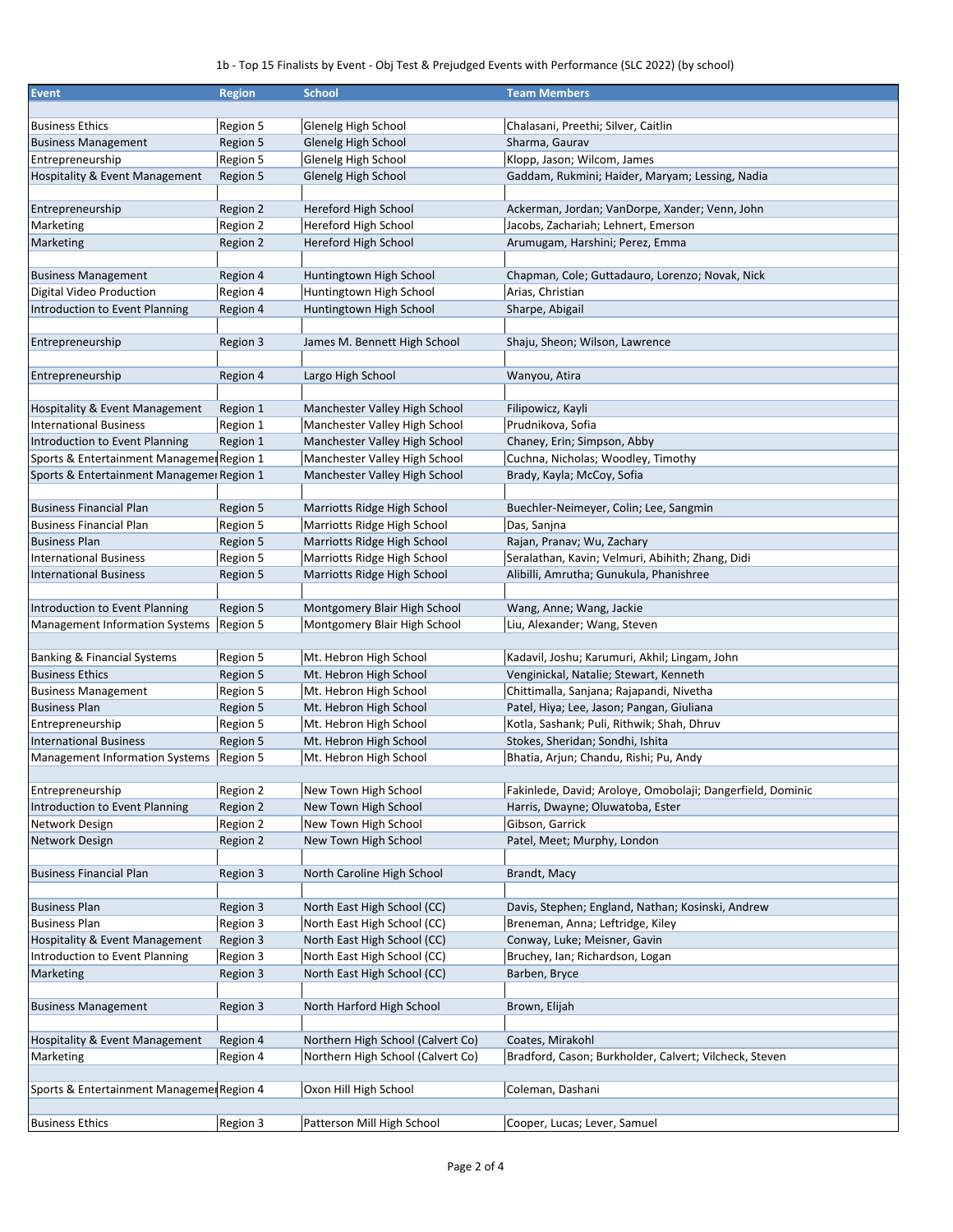## 1b - Top 15 Finalists by Event - Obj Test & Prejudged Events with Performance (SLC 2022) (by school)

| <b>Event</b>                              | <b>Region</b> | <b>School</b>                  | <b>Team Members</b>                                                      |
|-------------------------------------------|---------------|--------------------------------|--------------------------------------------------------------------------|
| <b>International Business</b>             | Region 3      | Patterson Mill High School     | Cordoba Villarreal, Nicole; Figueroa, Victoria                           |
|                                           |               |                                |                                                                          |
| <b>Business Ethics</b>                    | Region 2      | Perry Hall Sr High School      | Alqaysi, Nadeen; Cafirma, Ronelaire                                      |
|                                           |               |                                |                                                                          |
| Marketing                                 | Region 2      | Randallstown High School       | Olaleye, Inioluwa                                                        |
|                                           |               |                                |                                                                          |
| Digital Video Production                  | Region 5      | Reservoir High School          | Babalola, Anjola; Kambon, Yuanchu                                        |
| Marketing                                 | Region 5      | Reservoir High School          | Agarin, Runor                                                            |
|                                           |               |                                |                                                                          |
| Hospitality & Event Management            | Region 5      | Richard Montgomery High School | Baer, Kevin                                                              |
| <b>International Business</b>             | Region 5      | Richard Montgomery High School | Wang, Rachel                                                             |
| Marketing                                 | Region 5      | Richard Montgomery High School | Mundra, Ami                                                              |
|                                           |               |                                |                                                                          |
| <b>3D Animation</b>                       | Region 5      | River Hill Sr High School      | Shin, Lauren                                                             |
| <b>Business Ethics</b>                    | Region 5      | River Hill Sr High School      | Docouto, Maria; Dzubak, Evelyn; Nassar, Jannah                           |
| <b>Business Ethics</b>                    | Region 5      | River Hill Sr High School      | Burnett, Claire; Yildiz, Aysegul                                         |
| <b>Business Financial Plan</b>            | Region 5      | River Hill Sr High School      | Mason, Laura; Singh, Arjun                                               |
| <b>Business Management</b>                | Region 5      | River Hill Sr High School      | Liu, Alexandra; Zhang, Laura                                             |
| <b>Business Management</b>                | Region 5      | River Hill Sr High School      | Leveque, James; Versace, Dino                                            |
|                                           | Region 5      |                                | Guan, Robert; Liu, Anna; Liu, Kevin                                      |
| <b>Business Plan</b>                      | Region 5      | River Hill Sr High School      | Chakkamadathil, Sitara; Jackson, Deepti                                  |
| <b>Business Plan</b>                      |               | River Hill Sr High School      |                                                                          |
| Digital Video Production                  | Region 5      | River Hill Sr High School      | Mishra, Aditya; Vuyyuru, Sriram                                          |
| Digital Video Production                  | Region 5      | River Hill Sr High School      | Michos, Alexander                                                        |
| Entrepreneurship                          | Region 5      | River Hill Sr High School      | Albert, Asher                                                            |
| Entrepreneurship                          | Region 5      | River Hill Sr High School      | Ghoseiri, Jiwan; Hess, Colin                                             |
| Hospitality & Event Management            | Region 5      | River Hill Sr High School      | Anagani, Vyahruthi                                                       |
| <b>International Business</b>             | Region 5      | River Hill Sr High School      | Rao, Mahnoor                                                             |
| Introduction to Event Planning            | Region 5      | River Hill Sr High School      | Chaganti, Vipin; Chiang, Edison                                          |
| Introduction to Event Planning            | Region 5      | River Hill Sr High School      | Kim, Justin; Marlow, Evan                                                |
| Introduction to Event Planning            | Region 5      | River Hill Sr High School      | Rose, Evelyn; Tulis, Kate                                                |
| Introduction to Event Planning            | Region 5      | River Hill Sr High School      | Chan, Maya; Jee, Lauren; Sauritch, Katelyn                               |
| Management Information Systems            | Region 5      | River Hill Sr High School      | Handa, Bryce; Patterson, Forrest                                         |
| Management Information Systems            | Region 5      | River Hill Sr High School      | Goturi, Neal; Khan, Sara; Patel, Suhani                                  |
| Marketing                                 | Region 5      | River Hill Sr High School      | Antony, Mark; Marathe, Shaunak                                           |
| Network Design                            | Region 5      | River Hill Sr High School      | Patel, Suhani; Rader-Gowda, Sienna                                       |
| Network Design                            | Region 5      | River Hill Sr High School      | Buckley, Kayin                                                           |
| Parliamentary Procedure                   | Region 5      | River Hill Sr High School      | Ambrosi, Anil; Connelly, Mayzie; Gupta, Dhruv; Hao, August; Mahajan, Moh |
| Sports & Entertainment Managemer Region 5 |               | River Hill Sr High School      | Person III, Garnet; Shah, Ali                                            |
| Sports & Entertainment Managemer Region 5 |               | River Hill Sr High School      | Chan, Colin; Miller, Jake                                                |
| Sports & Entertainment Managemer Region 5 |               | River Hill Sr High School      | Choi, Matthew; Cooper, Christopher                                       |
|                                           |               |                                |                                                                          |
| Sports & Entertainment Managemer Region 3 |               | Snow Hill High School          | Barron, Seth; Birch, Brendan                                             |
|                                           |               |                                |                                                                          |
| Banking & Financial Systems               | Region 3      | South River High School        | Faulkner, Ian                                                            |
| <b>Business Ethics</b>                    | Region 3      | South River High School        | Baker, Josie                                                             |
| <b>Business Management</b>                | Region 3      | South River High School        | Pavlov, Sergei                                                           |
| Digital Video Production                  | Region 3      | South River High School        | Feldmann, Connor                                                         |
| Entrepreneurship                          | Region 3      | South River High School        | Ahmed, Nazeer; Clow, Gavin; Paige, Jayden                                |
| <b>Hospitality &amp; Event Management</b> | Region 3      | South River High School        | Alvi, Sarah; Del Castillo, Isabella                                      |
| <b>International Business</b>             | Region 3      | South River High School        | Finn, Caroline                                                           |
| Introduction to Event Planning            | Region 3      | South River High School        | Portillo, Samuel                                                         |
| Network Design                            | Region 3      | South River High School        | Abusamra, Ian; Ahmed, Taha; Singh, Harkeerat                             |
| Parliamentary Procedure                   | Region 3      | South River High School        | Donelan, Jody; Dorr, Seth; Doyle, Darby; Eubanks, RJ                     |
|                                           |               |                                |                                                                          |
| Marketing                                 | Region 3      | Southern High School (AACo)    | Voorhees, Natalie                                                        |
|                                           |               |                                |                                                                          |
| Hospitality & Event Management            | Region 1      | Tuscarora High School          | Saifullah, Rida; Zhang, Joyce                                            |
|                                           |               |                                |                                                                          |
| Banking & Financial Systems               | Region 1      | Urbana High School             | Yang, Sophia                                                             |
| <b>Business Ethics</b>                    | Region 1      | Urbana High School             | Fuentes, Alexander; Jeong, Jacob; Sellers, Dorian                        |
| <b>Business Ethics</b>                    | Region 1      | Urbana High School             | Narayanan, Sharada                                                       |
| Entrepreneurship                          | Region 1      | Urbana High School             | Patel, Arushi; Shah, Sarah                                               |